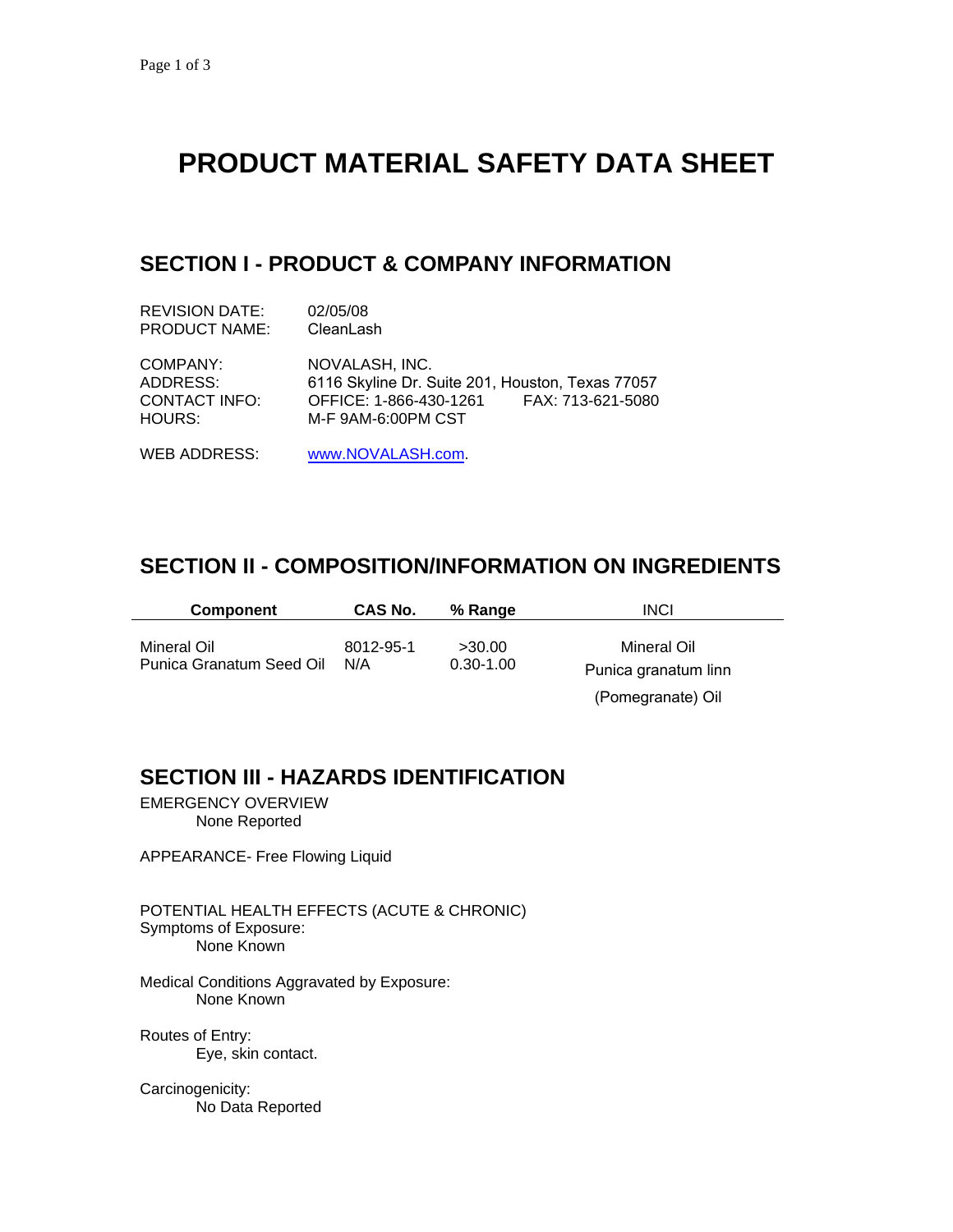## **SECTION IV - FIRST AID MEASURES**

SKIN & EYES: RINSE THOROUGHLY WITH WATER. CONSULT PHYSICIAN IF PERSISTENT IRRITATION DEVELOPS

ORAL: IN CASE OF ACCIDENTAL INGESTION, GIVE WATER TO DILUTE. CONTACT PHYSICIAN IF SYMPTOMS DEVELOP.

## **SECTION V - FIRE FIGHTING MEASURES**

FLASH POINT: NOT DETERMINED

EXTINGUISHING MEDIA: CARBON DIOXIDE, DRY CHEMICAL, FOAM OR WATER

SPECIAL FIRE FIGHTING PROCEDURES: POSITIVE PRESSURE SELF-CONTAINED BREATHING APPARATUS AND FULL PROTECTIVE GEAR

## **SECTION VI - ACCIDENTAL RELEASE MEASURES**

EVACUATE THE AREA OF ALL UNNECESSARY PERSONNEL. WEAR SUITABLE PROTECTIVE EQUIPMENT LISTED UNDER EXPOSURE/PERSONAL PROTECTION. CONFINE SPILL USING ABSORBENT MATERIAL PROVIDED. TAKE UP AND CONTAINERIZE FOR PROPER DISPOSAL AS DESCRIBED UNDER DISPOSAL

## **SECTION VII - HANDLING & STORAGE**

KEEP ALL CONTAINERS AND PACKAGING COMPONENTS TIGHTLY CLOSED. PROTECT AGAINST PHYSICAL DAMAGE

#### **SECTION VIII - EXPOSURE CONTROLS / PERSONAL PROTECTION**

WEAR PROTECTIVE EYE GOGGLES, GLOVES AND SUITABLE MASK WHEN WORKING WITH INGREDIENTS IN THIS FORMULA.

#### **SECTION IX - PHYSICAL & CHEMICAL PROPERTIES**

MELTING POINT: N/A BULK DENSITY: NOT DETERMINED pH: 7.00 – 7.25 APPEARANCE: FREE FLOWING LIQUID

## **SECTION X - STABILITY & REACTIVITY**

STABLE AND UNREACTIVE WITH WATER